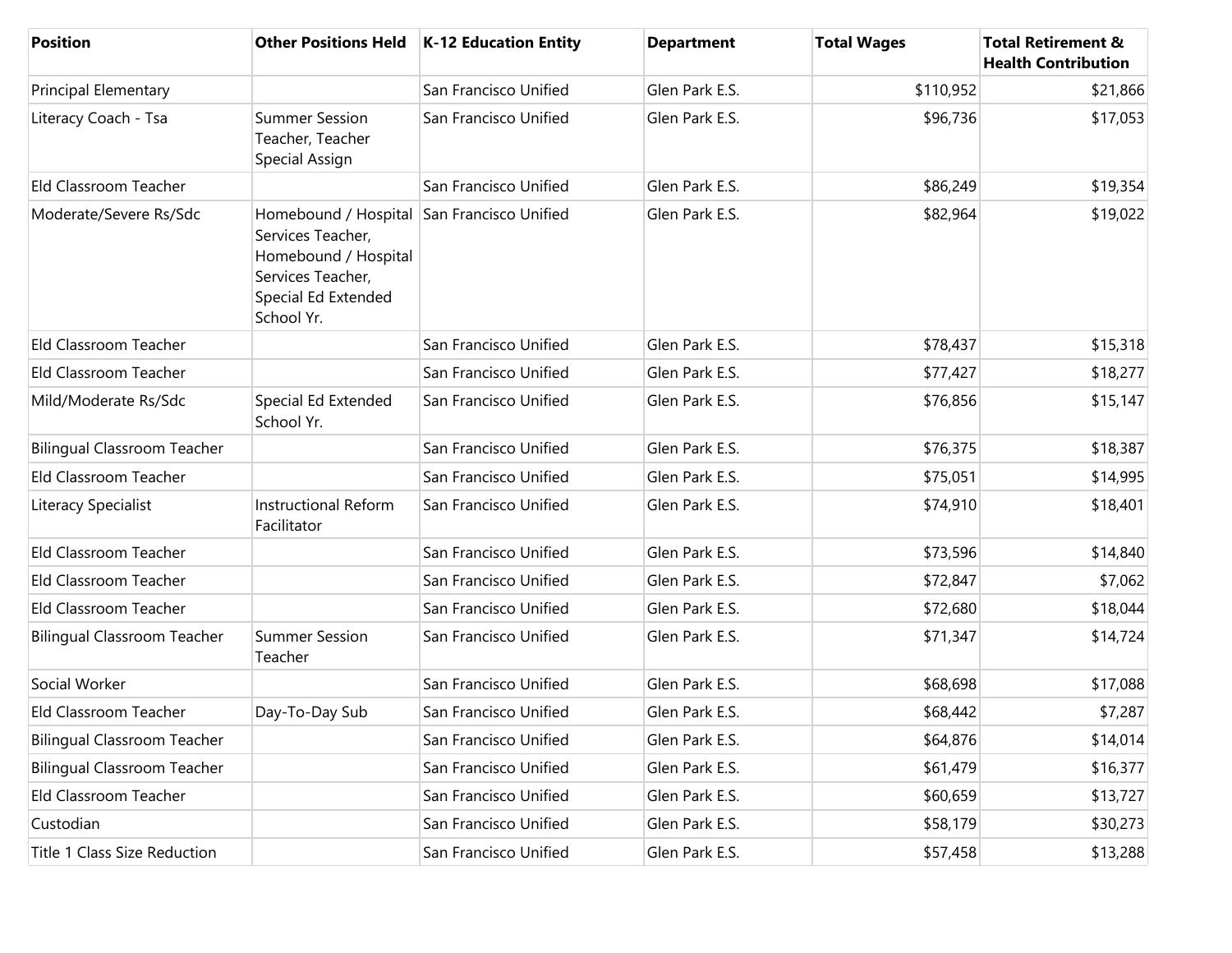| Mild/Moderate Rs/Sdc               | Special Ed Extended<br>School Yr.,<br>Mild/Moderate Rs/Sdc    | San Francisco Unified | Glen Park E.S. | \$55,529 | \$12,547 |
|------------------------------------|---------------------------------------------------------------|-----------------------|----------------|----------|----------|
| Senior Clerk Typist                | Senior Clerk Typist                                           | San Francisco Unified | Glen Park E.S. | \$53,163 | \$20,297 |
| Teacher Sab Leave                  |                                                               | San Francisco Unified | Glen Park E.S. | \$49,133 | \$12,375 |
| Teacher Sab Leave                  |                                                               | San Francisco Unified | Glen Park E.S. | \$47,188 | \$12,194 |
| Eld Classroom Teacher              |                                                               | San Francisco Unified | Glen Park E.S. | \$42,122 | \$7,702  |
| <b>Bilingual Classroom Teacher</b> | <b>Summer Session</b><br>Teacher                              | San Francisco Unified | Glen Park E.S. | \$33,829 | \$6,928  |
| Moderate/Severe Rs/Sdc             |                                                               | San Francisco Unified | Glen Park E.S. | \$31,901 | \$7,445  |
| Mild/Moderate Rs/Sdc               | Sped Ia Sh - All Impair                                       | San Francisco Unified | Glen Park E.S. | \$30,756 | \$9,528  |
| Eld Classroom Teacher              |                                                               | San Francisco Unified | Glen Park E.S. | \$30,166 | \$5,305  |
| Sped Ia Sh - All Impair            |                                                               | San Francisco Unified | Glen Park E.S. | \$29,193 | \$7,645  |
| Sped Ia Sh - All Impair            | Sped Ia Sh - All Impair                                       | San Francisco Unified | Glen Park E.S. | \$28,430 | \$10,472 |
| Sped Ia Sh - All Impair            | Sped Ia Sh - All Impair,<br>Noon Monitor                      | San Francisco Unified | Glen Park E.S. | \$28,119 | \$7,787  |
| Sped Ia Sh - All Impair            | Sped Ia Sh - All Impair                                       | San Francisco Unified | Glen Park E.S. | \$26,776 | \$11,072 |
| Sped Ia Sh - All Impair            | Sped Ia Sh - All Impair                                       | San Francisco Unified | Glen Park E.S. | \$26,656 | \$7,692  |
| Sp/Ed. la Non-Sev H: All Impmt     |                                                               | San Francisco Unified | Glen Park E.S. | \$26,446 | \$7,740  |
| Sped Ia Sh - All Impair            |                                                               | San Francisco Unified | Glen Park E.S. | \$26,351 | \$4,715  |
| Moderate/Severe Rs/Sdc             |                                                               | San Francisco Unified | Glen Park E.S. | \$24,170 | \$6,069  |
| Sped Ia Sh - All Impair            | Sped Ia Sh - All Impair                                       | San Francisco Unified | Glen Park E.S. | \$23,860 | \$6,648  |
| Sp/Ed. la Non-Sev H: All Impmt     |                                                               | San Francisco Unified | Glen Park E.S. | \$23,322 | \$7,645  |
| Sped Ia Sh - All Impair            | Sped Ia Sh - All Impair                                       | San Francisco Unified | Glen Park E.S. | \$22,982 | \$7,645  |
| Eld Classroom Teacher              |                                                               | San Francisco Unified | Glen Park E.S. | \$22,094 | \$4,951  |
| Sped Ia Sh - All Impair            | Sped Ia Sh - All Impair                                       | San Francisco Unified | Glen Park E.S. | \$21,755 | \$7,692  |
| Sped Ia Sh - All Impair            | Sped Ia Sh - All Impair,<br>Specialized Phys<br>Health Care-D | San Francisco Unified | Glen Park E.S. | \$21,185 | \$807    |
| Librarian                          |                                                               | San Francisco Unified | Glen Park E.S. | \$20,896 | \$8,838  |
| Sped Ia Sh - All Impair            | Instructional Aide II<br>Spec Ed                              | San Francisco Unified | Glen Park E.S. | \$19,916 | \$6,759  |
| <b>Bilingual Classroom Teacher</b> |                                                               | San Francisco Unified | Glen Park E.S. | \$19,018 | \$1,928  |